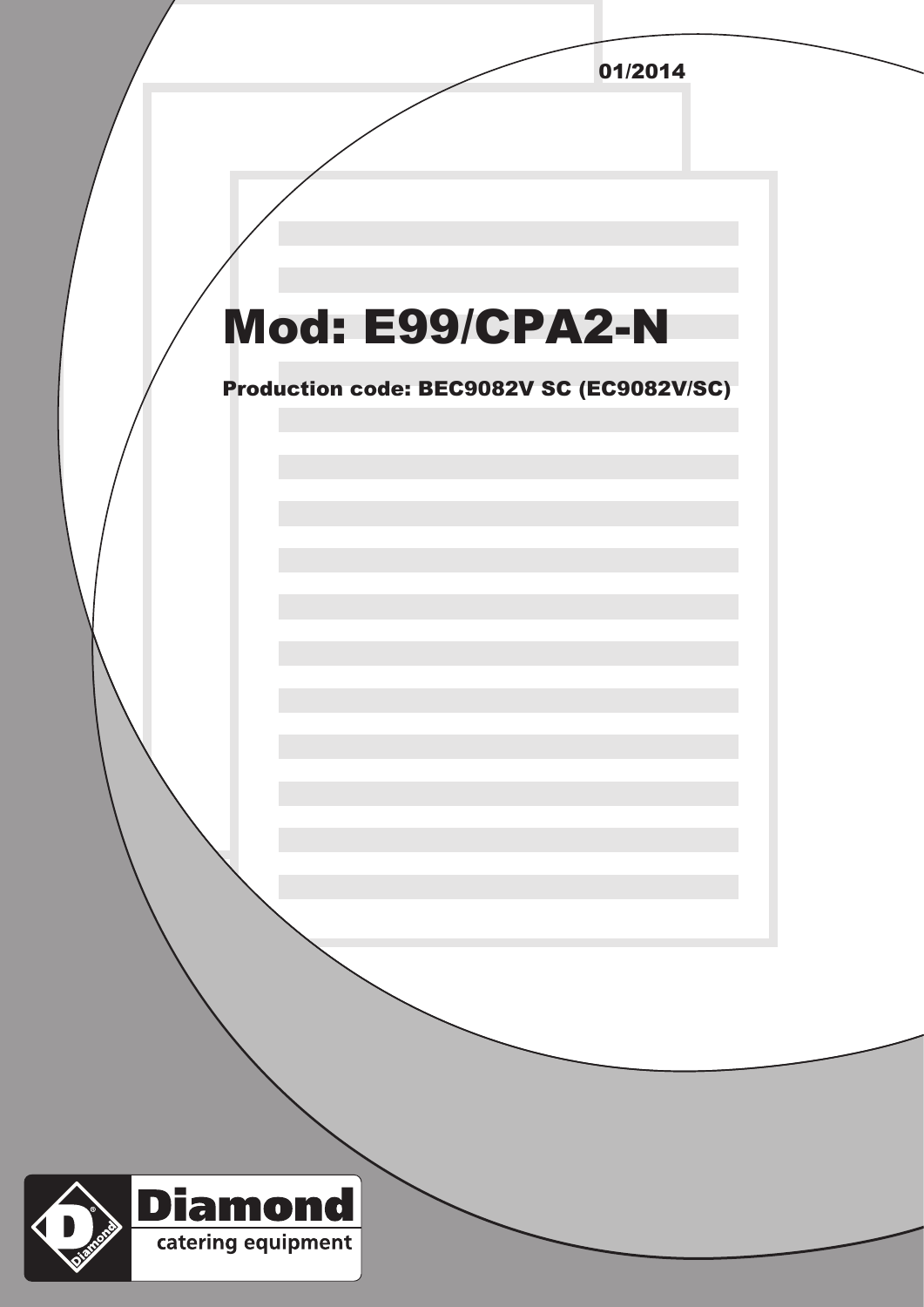



## **A reliable & highly performing base for your business**

**MAGISTRA 980** is designed and produced to guarantee reliability and high performances in the kitchen over time.

Robustness, Performances and Convenience are the elements characterizing this line, designed to guarantee to the chef the maximum ease of cleaning and usability and to the engineers a quick installation and maintenance.

The quality of the materials, the reliable technology and the care for details make the **MAGISTRA 980** line an investment designed to last::

- Moulded watertight worktop in s/s AISI 304, thickness 1 mm
- Hygienic design and rounded corners for easy cleaning
- Cast iron removable high power burners
- Protected low consumption pilot flame
- Moulded and continuous-weld tanks
- Excellent alignment
- Upper & front accessibility for simple and quick maintenance
- Easy and quick installation thanks to rear slot

**MAGISTRA 980** offers the most versatile cooking equipment range on the market thanks to the 40/80 modularity.